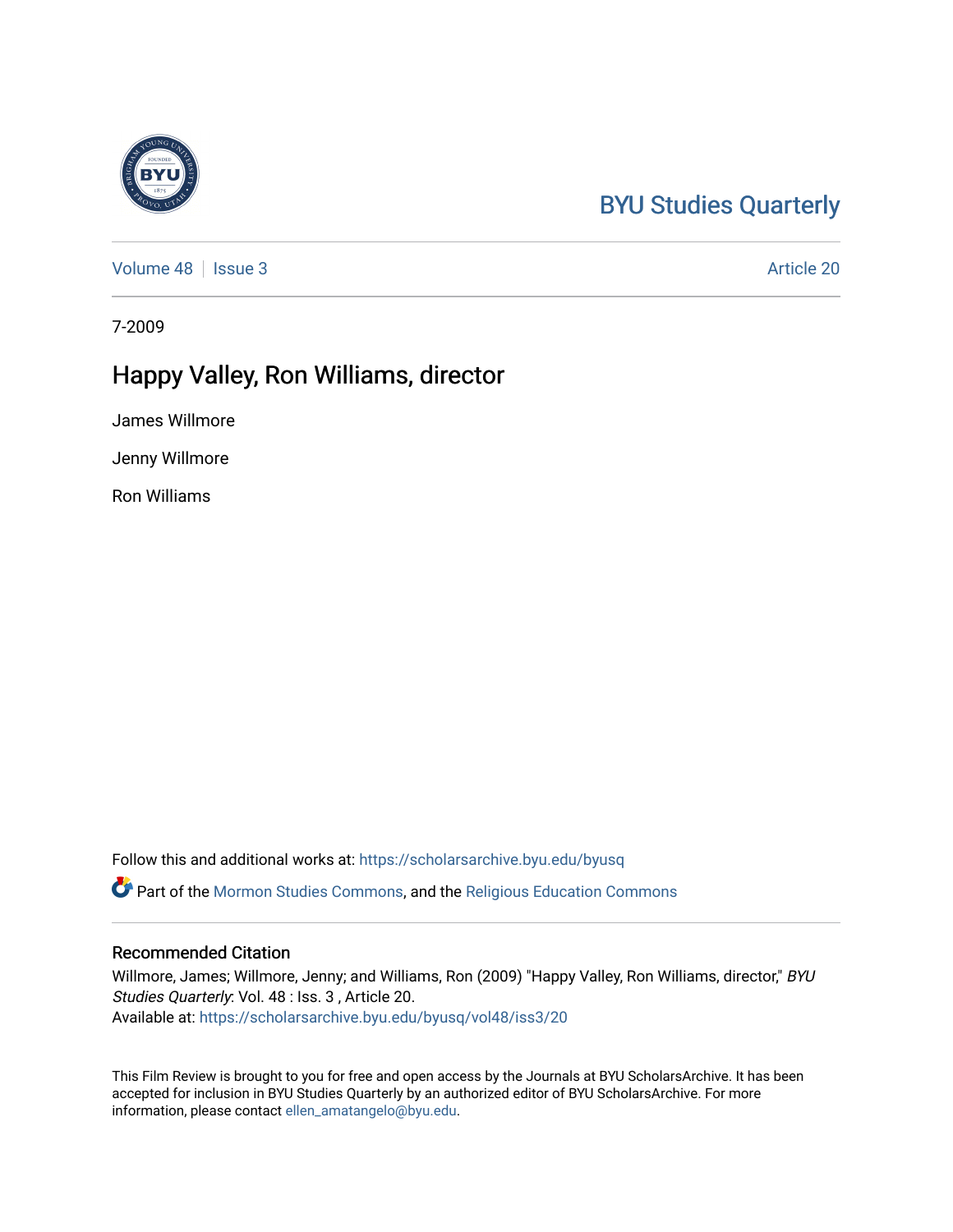Ron Williams, director. *Happy Valley.* Orem, Utah: Forever Green Pictures, 2007

Reviewed by James Willmore and Jenny Willmore

**P**roducer and director Ron Williams began his film as an attempt to follow his ex-wife, Nancy, as she entered drug rehab. While filming, Nancy's daughter, MaCall Peterson, was involved in the accidental overdose and death of her friend Amelia Sorich and the subsequent attempt to hide the body. From this development, the filmmaker realized the scope of the movie had changed considerably. He began to wonder if there was a relationship between Utah County residents' reputation for overly blissful happiness and the struggles that addicts in Utah face. Thus was born the documentary *Happy Valley,* a title meant as a play on the nickname for Utah Valley. Although much of the movie does not take place in Utah Valley, the title and publicity poster conjure up caricatures of the stereotypical Utah County resident—determinedly and obliviously happy. **CEP (Fig. 2011)**<br> **Solution** (Fig. 1993)<br> **Solution** (Fig. 1993)<br> **Solution** (Fig. 1993)<br> **Solution** (Fig. 1993)<br> **Solution** (Fig. 1993)<br> **Explores and director Ron Williams hegan his film as an attempt to<br>**  $\sum_{i=1}^{n}$ 

This is not a drug addiction story like those we see in VH1's *Behind the Music,* where overindulged rock stars are torn apart by excessive partying. The strength of *Happy Valley* is in hearing a beautiful young girl with a Utah accent say, "All I remember is teaching her how to shoot up." These stories are compelling because the people in them are so familiar. We see those who are suffering from the consequences of drug abuse as brothers and sisters and not as statistics with accompanying mug shots or obituary photos.

Of the two of us reviewing the film, this reality came as no surprise to James, who has worked as a pharmacist for twelve years. He has seen many respectable men and women humbled by addiction to legal and illegal drugs. He and others in the medical field recognize the common faces of drug addiction: the friend next door, a member of the ward, a grandfather with silver hair and a winning smile, the popular athlete in high school.

188 *BYU Studies 48, no. 3 (29)*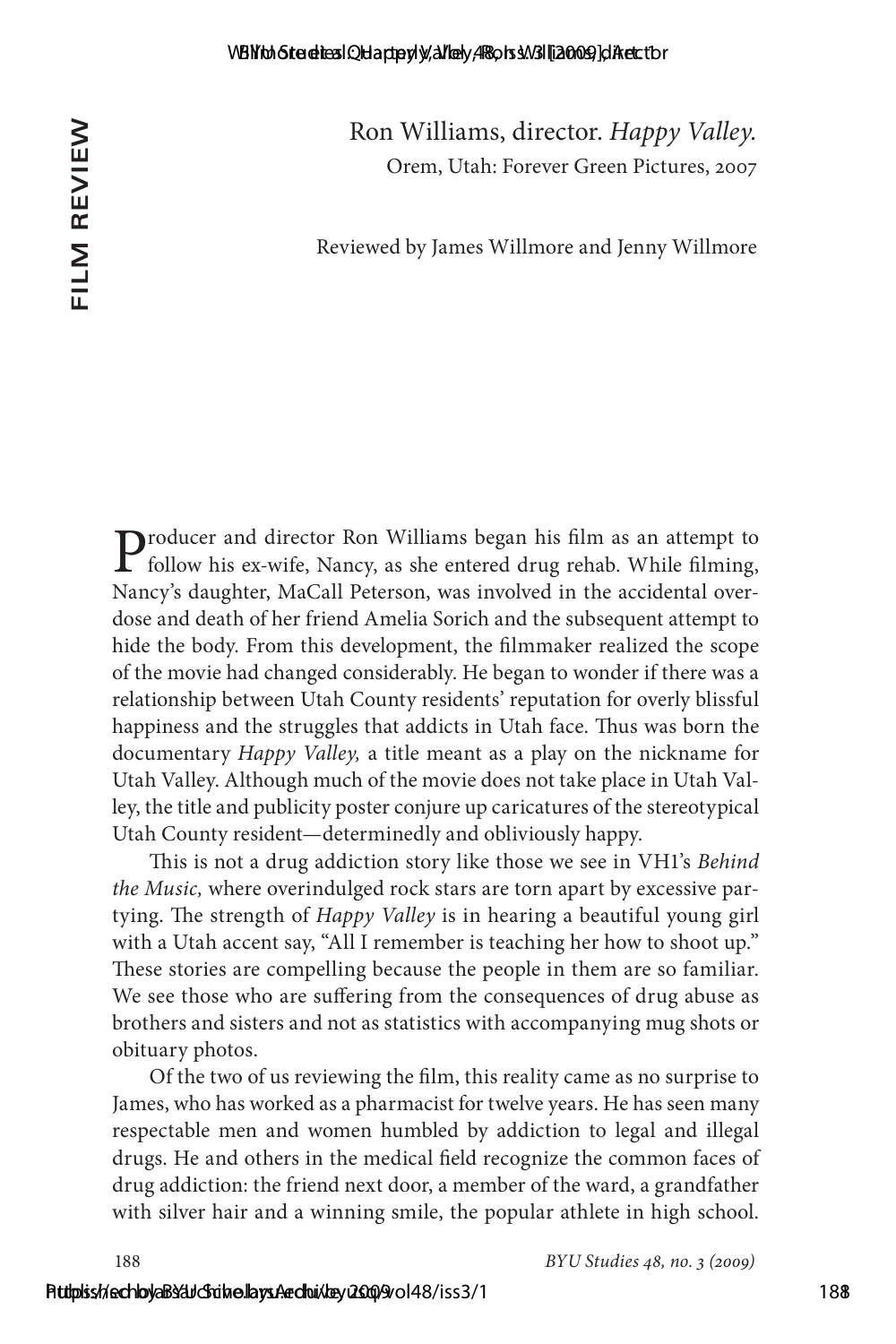Such individuals in *Happy Valley* let us into their lives and provide likeable smiles for us to put onto the face of drug abuse in Utah.

The movie begins with Danny Allen—a Utah TV personality with a fifteen-year drug problem. Danny expresses his deep love for the LDS Church and his determination to face his addiction, all while on his way to buy drugs from his dealer. At the end of the film, he is seen throwing up next to his truck on the first morning of rehab. The charming and funny Danny, at this point shaking and visibly ill, pleads, "If you can *just not start.*"

The death of Amelia Sorich is told by her parents and also by her friends MaCall Peterson and Jasen Calacino, who are both serving time in prison for their involvement. We learn that MaCall introduced drugs to Amelia after learning how to shoot up from her mom, Nancy. She felt it was the only way to bond with a mother who was around so seldom that her older sister often missed elementary school to take care of her. We listen to Amelia's parents tell about the pain of having to identify their daughter's body from a horrible photograph, even though the picture had been retouched in an attempt to not frighten them. BYU Studies Quartedly, Seliar leaves and provide seliar leaves and provide in the minished by smaller than the minished by the studies of the minished smaller for the minished are the provide in the minished smaller of th

We also meet the family of Colton Berger, a popular student whose entire high school attended his funeral after his drug-related death. As his father says, "Everyone who uses drugs isn't just hanging out in a dark corner with just a few people. It could be anybody." Other compelling stories include that of Blake Ballingham, who overdosed and almost died while his older brother was serving as a missionary for the Church.

The movie suggests we have work to do in educating each other about drug abuse. When the Soriches are asked if Amelia had ever done drugs before the night she overdosed, they reply, "Hard drugs? No. She just did marijuana and ecstasy." Detective Lambert tells of being undercover at a prescription drug party where he knew that a significant number of LDS kids there would be blessing the sacrament and attending church the next day. When the young people were asked why that did not bother them, their response was, "It's not against the Word of Wisdom—it's just a pill and some water."

But, as documentary producer Sheila Curran Bernard says, making a documentary is not just about good storytelling but about good journalism as well.<sup>1</sup> This is where *Happy Valley* falters. The statistics on prescription drug use, suicides, and Jell-O consumption, instead of adding to the narrative, seriously detract. Some of the statistics, like the one stating that "40 percent of Utahns have used prescription drugs for nonmedical use in their lifetime," do not match with James's medical experience, and there is no way to check the numbers or look into the studies, because there is no reference—just a line that says *The Daily Herald.* The film does not even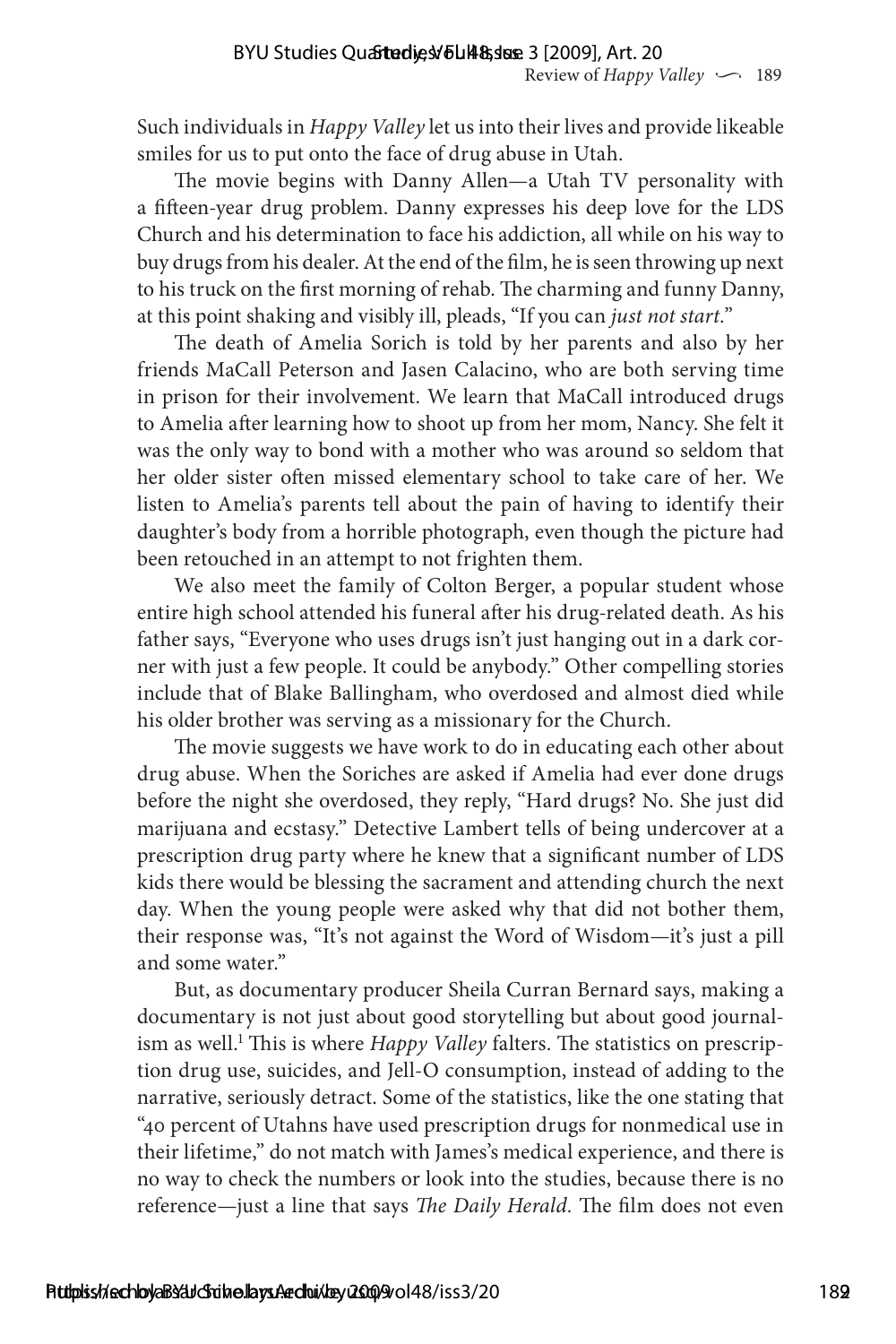## VBNtoh Sterelies I Q Hapterly, Alley, ABots 3.V3I [12009] di Aret. tor

 $190 \sim$  *BYU Studies* 

attempt to tie in a statistic about antidepressant use when claiming that "Utah prescribes nearly twice as many antidepressants [as] the national average." Once again, there is no way to check it, because the line merely reads *L.A. Times.*

Most information presented is on the high rate of prescription drug abuse in Utah, but of the eight addicts whose stories were told in this film, only three used prescription drugs. Did the others start there? The film does not say, and so we were left confused. Another problem is that the film seems to swing back and forth between insisting that the drug abuse we see is typical, and that the drug abuse we see is unique to Utah. We do not necessarily have a problem with either point of view, but the film would have been more powerful if the filmmakers had picked one or the other.

We were also very distracted by the segment on addiction to sugar, and the statement that sugar is the ultimate gateway drug. This claim makes more sense when you know that Williams owns a company that sells natural "farmaceuticals,"<sup>2</sup> but the subject of sugar addiction really should have been made into its own movie if he wanted to make that point. Instead, the placement of such a segment in a movie about drugs suggests that sugar is just as dangerous as heroin and OxyContin abuse, but without statistical or even anecdotal evidence. Here *Happy Valley* begins to cross the line into what Daniel B. Wood of the *Christian Science Monitor* calls "docu-ganda."3

Perhaps what we need most, however, is not so much stellar documentation as a catalyst for debate and even a call to repentance. The film can be useful in opening the eyes of many in a community that may believe LDS values make us drug-abuse-proof. After getting to know and love the individuals and families in this movie, we cannot deny the potential for our loved ones becoming involved in drug abuse. James, knowing what he does about the way drugs work with the chemistry of the brain and body, understands that drugs are no respecter of persons, and he is glad that this film points out that anyone is susceptible.

The film asks us to evaluate whether or not we truly understand and believe in the power of change and redemption. This question reminds us of something Sheri Dew wrote: "I fear that some of us understand just enough about the gospel to feel guilty . . . but not enough about the Atonement to feel the peace and strength, the power and mercy, it affords us."4 Perhaps we know enough about our faith to feel guilty about drug abuse problems, but we need to work on our belief that guilt and other spiritual consequences of drug abuse can be faced and overcome through the power of the Atonement. Hugh Nibley said that "the Book of Mormon tells us that the essence of repentance is knowing exactly what we are."5 190  $\sim$  80Y.98moid condensity (**A**Bubay**4R**o Happy Sixter and the stating that a strength to the in a statistic about antidepression is so when claiming that  $\sim$  40Y.98moid <sup>1</sup>. Then a statistic about a strength valley